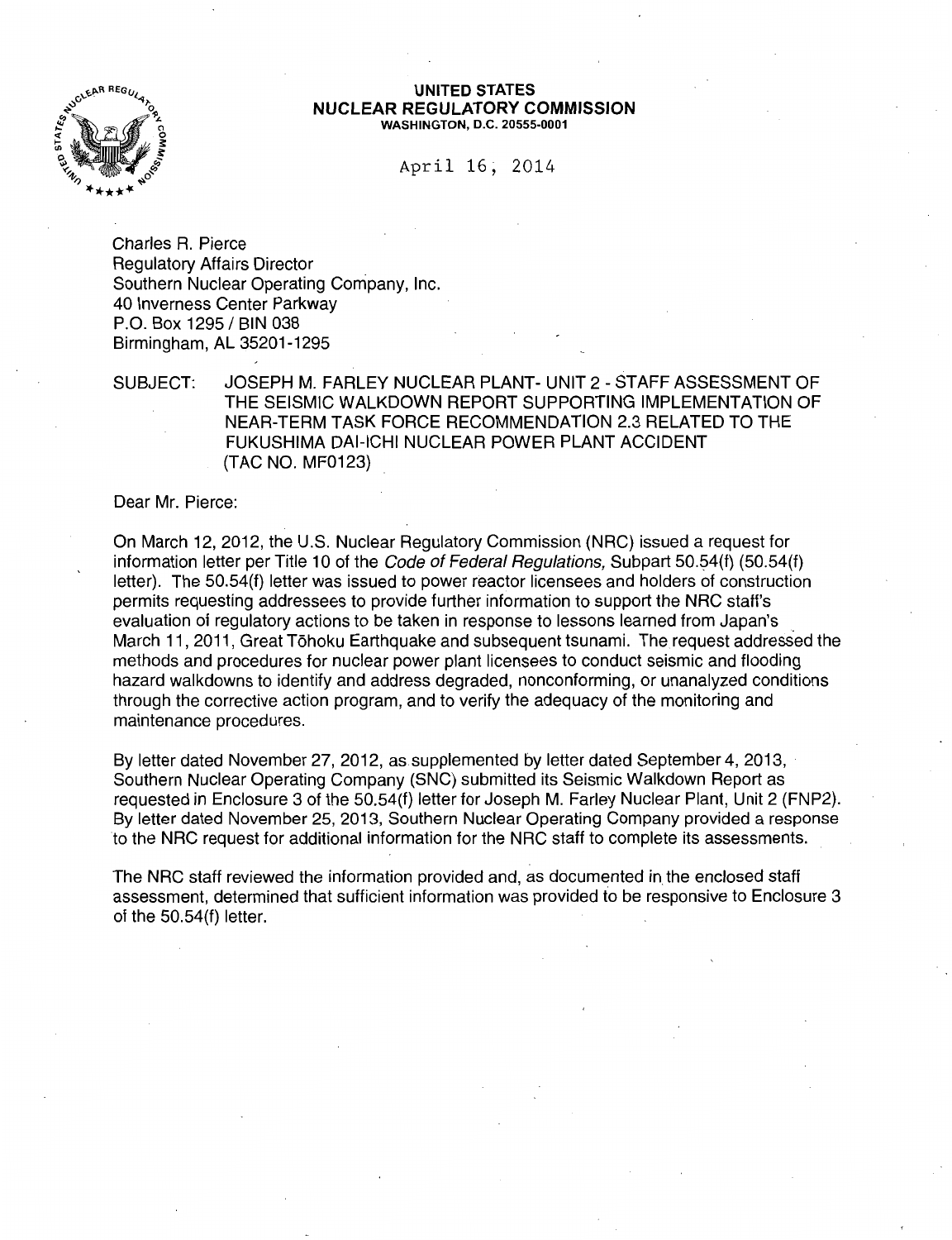$C.$  Pierce  $\sim$  2 -

If you have any questions, please contact me at 301-415-1009 or by e-mail at Shawn.Williams@nrc.gov

Sincerely,

Sham a willwame

Shawn A. Williams, Senior Project Manager Plant Licensing Branch 2-1 Division of Operating Reactor Licensing Office of Nuclear Reactor Regulation

Docket No. 50-364

Enclosure: Staff Assessment of Seismic Walkdown Report

cc w/encl: Distribution via Listserv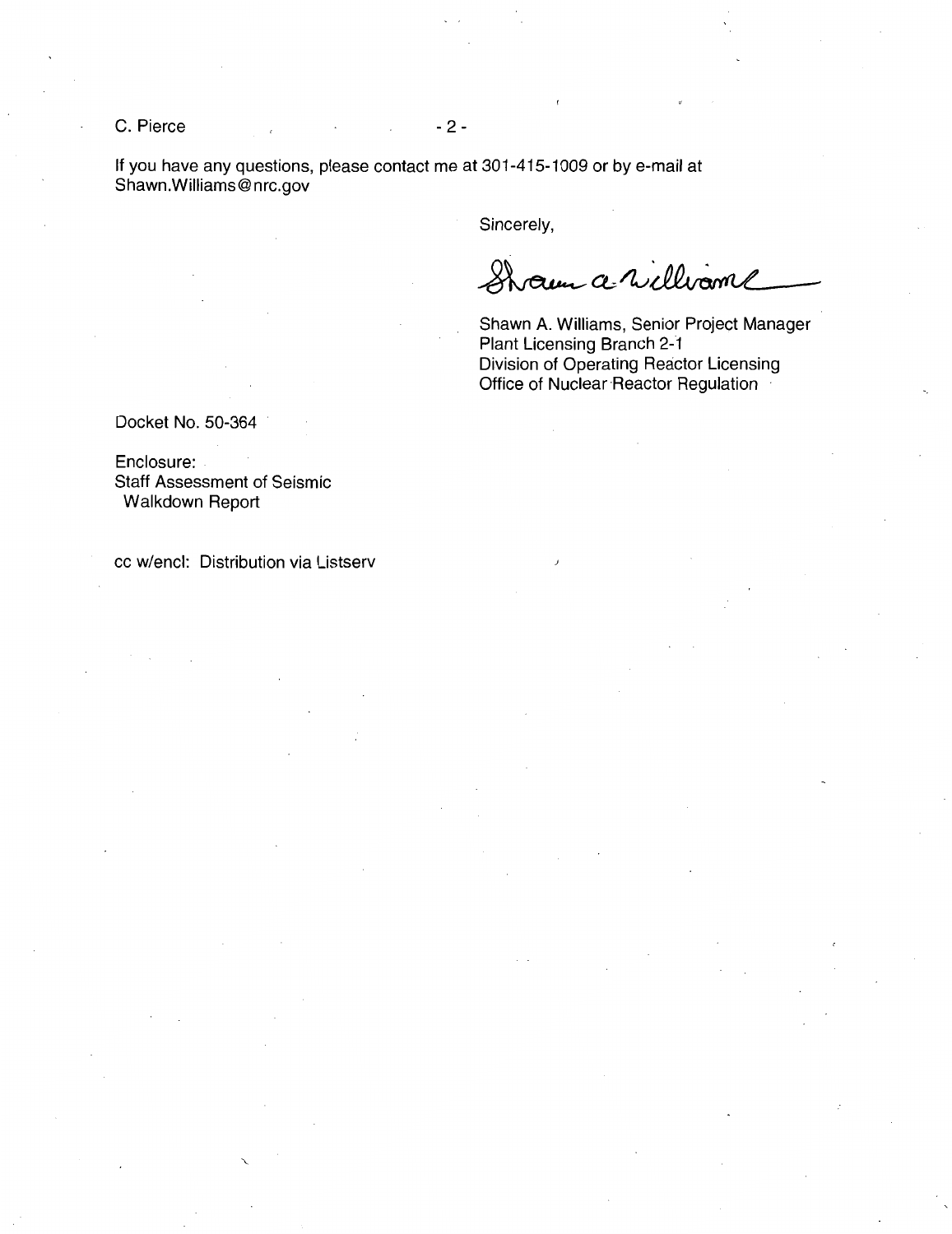## STAFF ASSESSMENT OF SEISMIC WALKDOWN REPORT

## NEAR-TERM TASK FORCE RECOMMENDATION 2.3 RELATED TO

# THE FUKUSHIMA DAI-ICHI NUCLEAR POWER PLANT ACCIDENT

### SOUTHERN NUCLEAR OPERATING COMPANY

#### JOSEPH M. FARLEY NUCLEAR PLANT-UNIT 2

### DOCKET NO. 50-364

#### 1.0 INTRODUCTION

On March 12, 2012,<sup>1</sup> the U.S. Nuclear Regulatory Commission (NRC) issued a request for information per Title 10 of the Code of Federal Regulations, Subpart 50.54(f) (50.54(f) letter) to all power reactor licensees and holders of construction permits in active or deferred status. The request was part of the implementation of lessons learned from the accident at the Fukushima Dai-ichi nuclear power plant. Enclosure 3, "Recommendation 2.3: Seismic,"<sup>2</sup> to the 50.54(f) letter requested licensees to conduct seismic walkdowns to identify and address degraded, nonconforming, or unanalyzed conditions using the corrective action program (CAP), verify the adequacy of monitoring and maintenance procedures, and report the results to the NRC.

Enclosure 3 of the 50.54(f) letter requested licensees to provide the following:

- a. Information concerning the plant-specific hazard licensing bases and a description of the protection and mitigation features considered in the licensing basis evaluation.
- b. Information related to the implementation of the walkdown process.
- c. A list of plant-specific vulnerabilities identified by the Individual Plant Examination of External Events (IPEEE) program and a description of the actions taken to eliminate or reduce them.
- d. Results of the walkdown including key findings and identified degraded, nonconforming, or unanalyzed conditions. ,
- e. Any planned or newly installed protection and mitigation features.
- f. Results and any subsequent actions taken in response to the peer review.

**Enclosure** 

 $^1$  Agencywide Documents Access and Management System (ADAMS) Accession No. ML12053A340<br><sup>2</sup> ADAMS Accession No. ML12056A049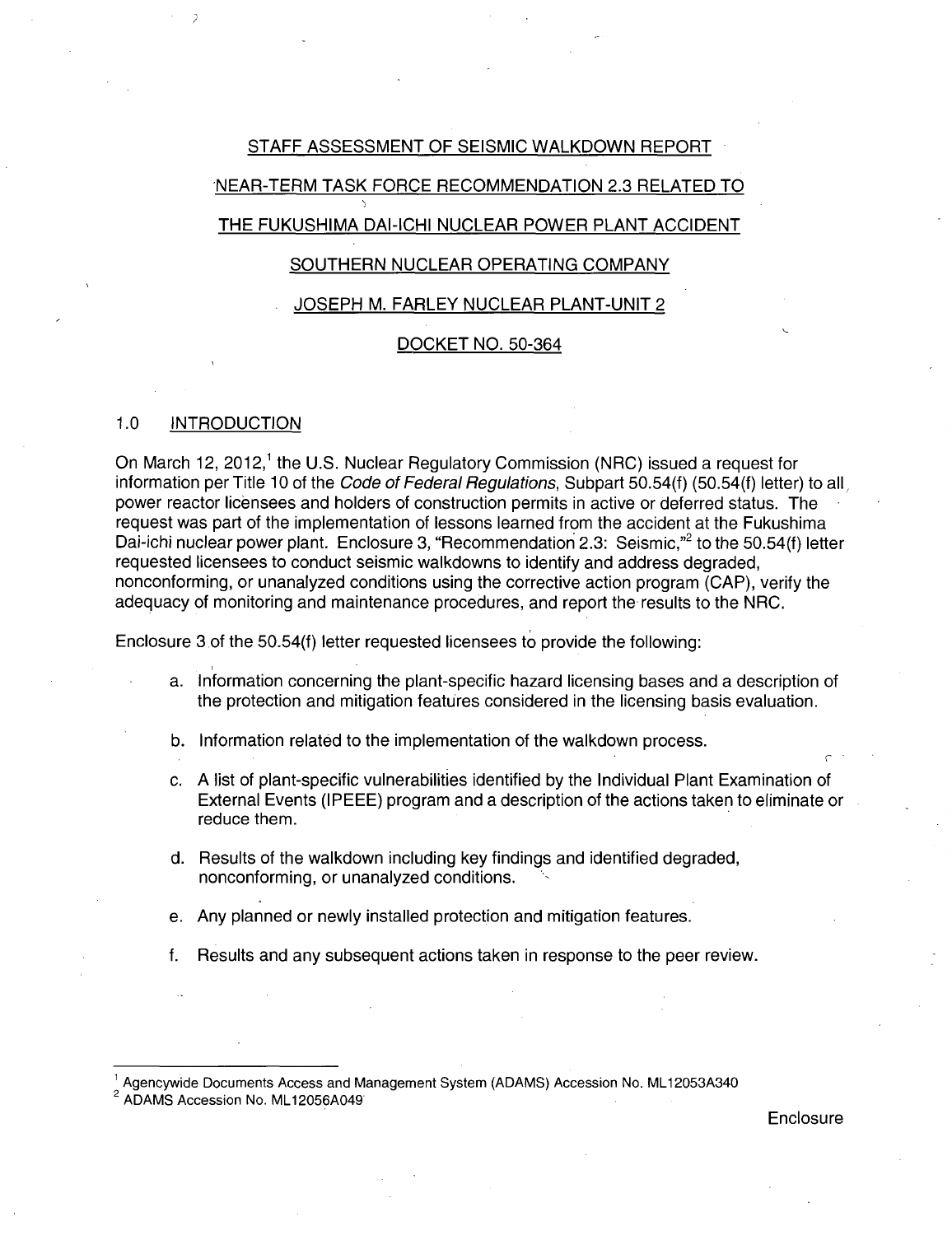In accordance with the 50.54(f) letter, Enclosure 3, Required Response Item 2, licensees were required to submit a response within 180 days of the NRC's endorsement of the seismic walkdown process. By letter dated May 29, 2012, $3$  the Nuclear Energy Institute (NEI) staff submitted Electric Power Research Institute document 1025286, "Seismic Walkdown Guidance for Resolution of Fukushima Near-Term Task Force Recommendation 2.3: Seismic," (walkdown quidance) to the NRC staff to consider for endorsement. By letter dated May 31, 2012,<sup>4</sup> the NRC staff endorsed the walkdown guidance.

By letter dated November 27, 2012,<sup>5</sup> Southern Nuclear Operating Company (the licensee) provided a response to Enclosure 3 of the 50.54(f) letter Required Response Item 2, for Joseph M. Farley Nuclear Plant, Unit 2 (FNP2). In addition to the aforementioned letter, the licensee, by letter dated September 4, 2013 $^6$ , provided an updated submittal (Version 2) to the initial seismic walkdown report (Version 1). The updated report provides the results for the deferred seismic walkdowns of components which were inaccessible during the initial walkdowns. The NRC staff reviewed the walkdown report and determined that additional supplemental information would assist the NRC staff in completing its review. In a letter dated November 1, 2013<sup>7</sup>, the NRC staff requested additional information to gain a better understanding of the processes and procedures used by the licensee in conducting the walkdowns and walk-bys. The licensee responded to the NRC staff request by letter dated November 25, 2013.<sup>8</sup>

The NRC staff evaluated the licensee's submittals to determine if the information provided in the walkdown report met the intent of the walkdown guidance and if the licensee responded appropriately to Enclosure 3 of the 50.54(f) letter.

# 2.0 REGULATORY EVALUATION

The systems, structures and components (SSCs) important to safety in operating nuclear power plants are designed either in accordance with, or meet the intent of Appendix A to 10 CFR Part 50, General Design Criteria (GDC) 2: "Design Bases for Protection Against Natural ·Phenomena;" and Appendix A to 10 CFR Part 1 00, "Reactor Site Criteria." GDC 2 states that SSCs important to safety at nuclear power plants shall be designed to withstand the effects of natural phenomena such as earthquakes, tornadoes, hurricanes, floods, tsunami, and seiches without loss of capability to perform their safety functions.

For initial licensing, each licensee was required to develop and maintain design bases that, as defined by 10 CFR 50.2, identify the specific functions that an SSC of a facility must perform, and the specific values or ranges of values chosen for controlling parameters as reference bounds for the design.

 $^3$  ADAMS Package Accession No. ML121640872<br><sup>4</sup> ADAMS Accession No. ML12145A529<br><sup>5</sup> ADAMS Accession No. ML130040368

 $^6$  ADAMS Accession No. ML13252A148.<br><sup>7</sup> ADAMS Accession No. ML13304B418<br><sup>8</sup> ADAMS Accession No. ML13330A555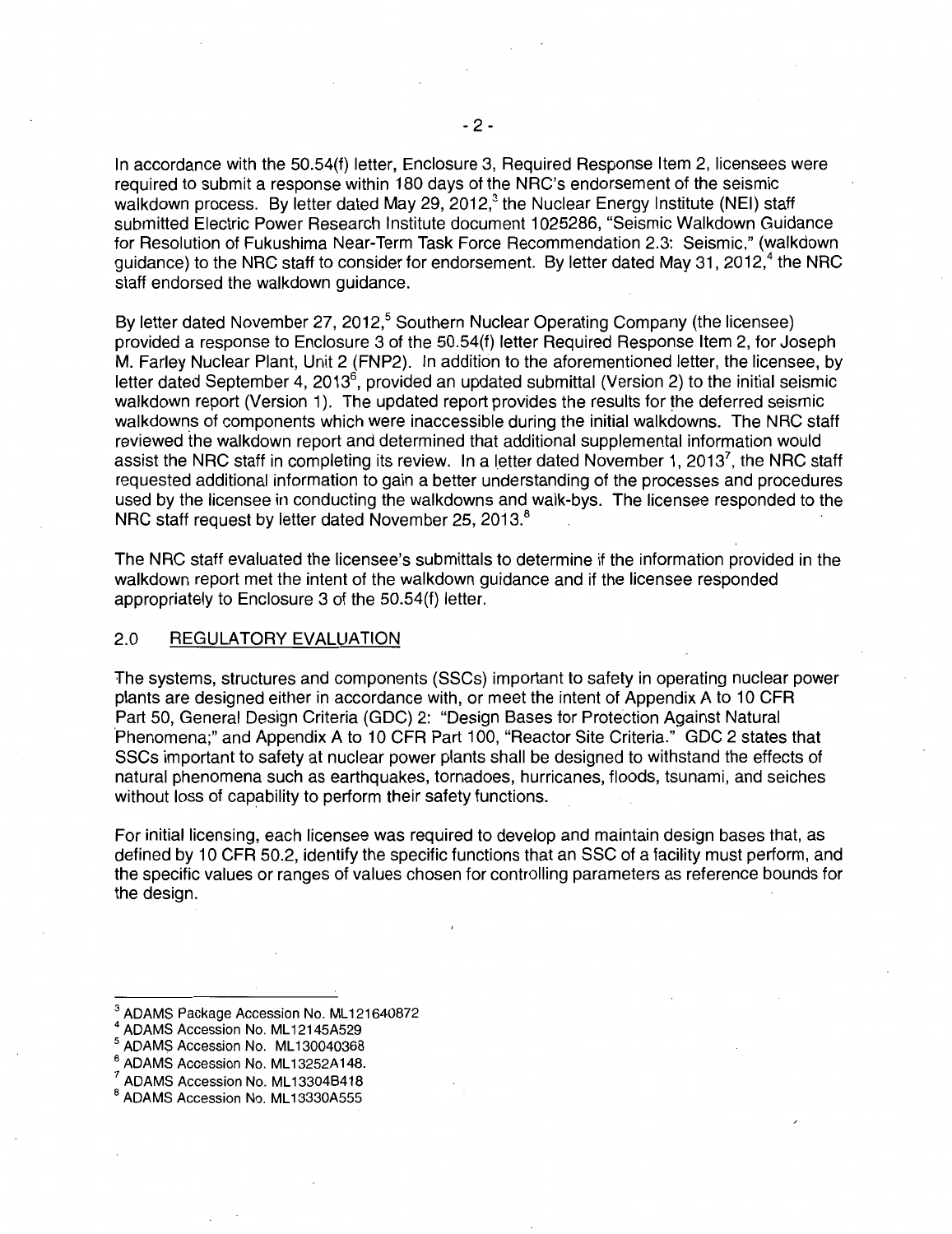The design bases for the SSCs reflect appropriate consideration of the most severe natural phenomena that have been historically reported for the site and surrounding area. The design bases also reflect sufficient margin to account for the limited accuracy, quantity, and period of time in which the historical data have been accumulated.

The current licensing basis is the set of NRC requirements applicable to a specific plant, including the licensee's docketed commitments for ensuring compliance with, and operation within, applicable NRC requirements and the plant-specific design basis, including all modifications and additions to such commitments over the life of the facility operating license.

### 3.0 TECHNICAL EVALUATION

#### 3.1 Seismic Licensing Basis Information

The licensee provided information on the plant-specific licensing basis for the Seismic Category I SSCs for FNP2 in Section 3.0 of the walkdown report. Consistent with the walkdown guidance, the NRC staff noted that the report includes a summary of the Safe Shutdown Earthquake (SSE) and a description of the codes, standards, and methods that were used in the design of the Seismic Category I SSCs for meeting the plant-specific seismic licensing basis requirements. The NRC staff reviewed Section 3.0 of the walkdown report, focusing on the summary of the SSE and the design codes used in the design.

Based on the NRC staff's review, the NRC staff concludes that the licensee has provided information on the plant-specific seismic licensing basis and a description of the protection and mitigation features considered in the licensing bases evaluation consistent with Section 8, Submittal Report, of the walkdown guidance.

### 3.2 Seismic Walkdown Methodology Implementation

Section 2; Personnel Qualifications; Section 3, Selection of SSCs; Section 4, Seismic Walkdowns and Area Walk-Bys; and Section 5, Seismic Licensing Basis Evaluations, of the walkdown guidance provide information to licensees regarding the implementation of an appropriate seismic walkdown methodology. By letter dated July 9, 2012,<sup>9</sup> the licensee confirmed that it would utilize the walkdown guidance in the performance of the seismic walkdowns at FNP2.

The walkdown report dated November 27, 2012, as supplemented on September 4, 2013, did not identify deviations from the walkdown quidance.

The NRC staff reviewed the following sections of the walkdown methodology implementation provided in the walkdown report:

- Personnel Qualifications
- Development of the Seismic Walkdown Equipment Lists (SWELs)
- Implementation of the Walkdown Process
- Licensing Basis Evaluations and Results

 $\mathfrak{r}$ 

<sup>&</sup>lt;sup>9</sup> ADAMS Accession No. ML12192A516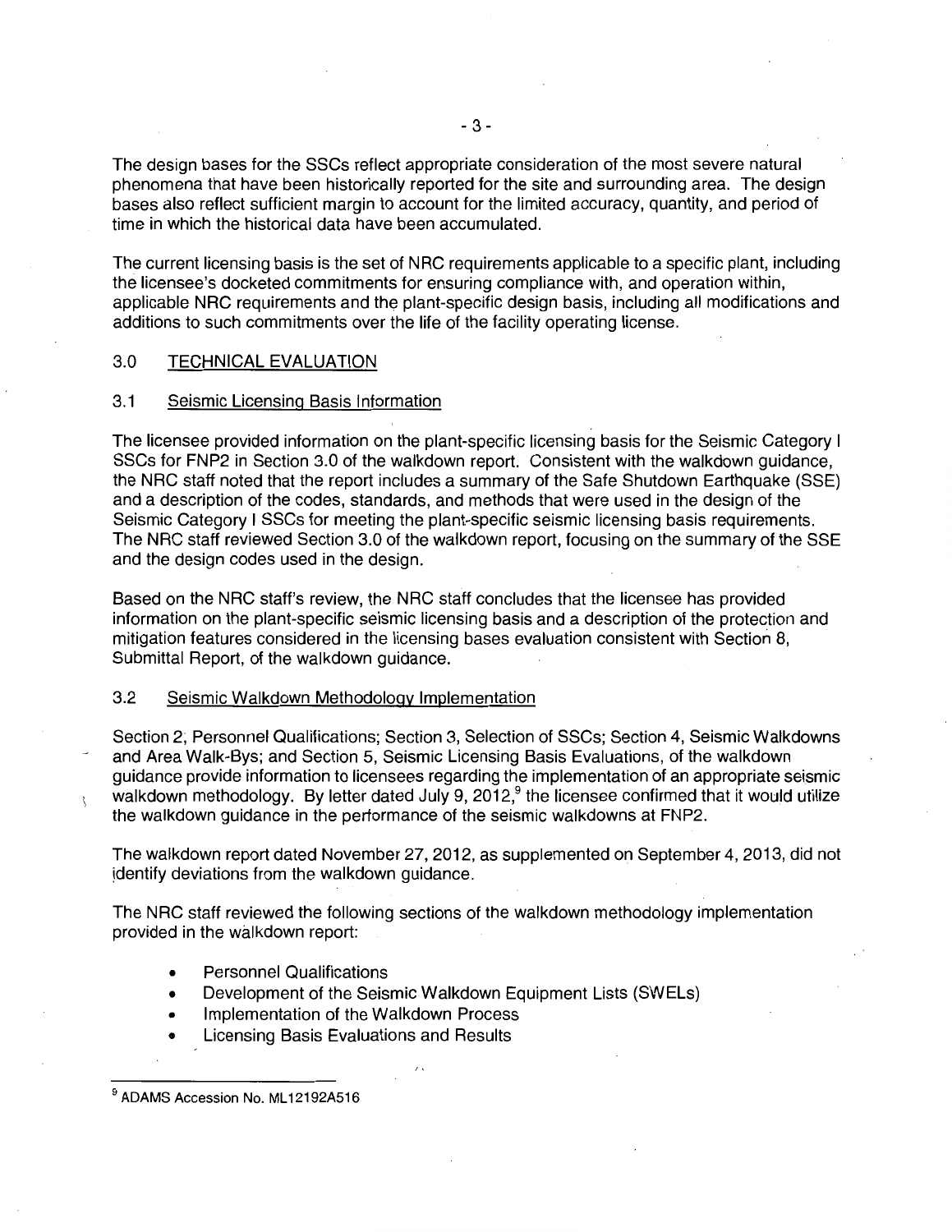## 3.2.1 Personnel Qualifications

Section 2, Personnel Qualifications, of the walkdown guidance provides licensees with qualification information for personnel involved in the conduct of the seismic walkdowns and area walk-bys.

The NRC staff reviewed the information provided in Section 4, and Attachment 6 of the walkdown report, which includes information on the walkdown personnel and their qualifications. Specifically, the NRC staff reviewed the summary of the background, experience, and level of involvement for the following personnel involved in the seismic walkdown activities: equipment selection personnel, seismic walkdown engineers (SWEs), licensing basis reviewers, IPEEE reviewers, peer review team, and operations staff.

l Based on the review of the licensee's submittals, the NRC staff concludes that those involved in the seismic walkdown activities have the appropriate seismic background, knowledge and experience, as specified in Section 2 of the walkdown guidance.

#### 3.2.2 Development of the SWELs

Section 3, Selection of SSCs, of the walkdown guidance provides information to licensees for selecting the SSCs that should be placed on the SWELs, so that they can be walked down by . qualified personnel.

The NRC staff reviewed the overall process used by the licensee to develop the FNP2 base list, SWEL 1 (sample list of designated safety functions equipment), and SWEL 2 (sample list of spent fuel pool related equipment). The overall equipment selection process followed the screening process shown in Figures 1-1 and 1-2 of the walkdown guidance. Based on Sections 6.1 and 6.2 of the walkdown report, FNP2 SWELs 1 and 2 meet the inclusion requirements of the walkdown guidance. Specifically, the following attributes were considered in the sample selection:

- A variety of systems, equipment and environments
- IPEEE equipment
- Major new or replacement equipment
- Risk considerations

Due to individual plant configurations and the walkdown guidance screening process followed to select the final SWEL equipment; it is possible that some classes of equipment will not be represented on the SWEL. The walkdown guidance recognizes this is due to the equipment not being present in the plant (e.g., some plants generate DC power using inverters and therefore do not have motor generators) or the equipment being screened out during the screening process (the screening process is described in Section 3 of the walkdown guidance). Based on the information provided, the NRC staff noted that a detailed explanation was provided justifying cases where specific classes of equipment were not included as part of the SWEL, and concludes that these exclusions are acceptable.

The NRC staff noted that a rapid drain-down list was not included as part of the SWEL 2. The licensee discussed the approach to identify all items that can lead to rapid drain down in Section 6.2 of the walkdown report. The licensee indicated that the FNP2 spent fuel pool (SPF)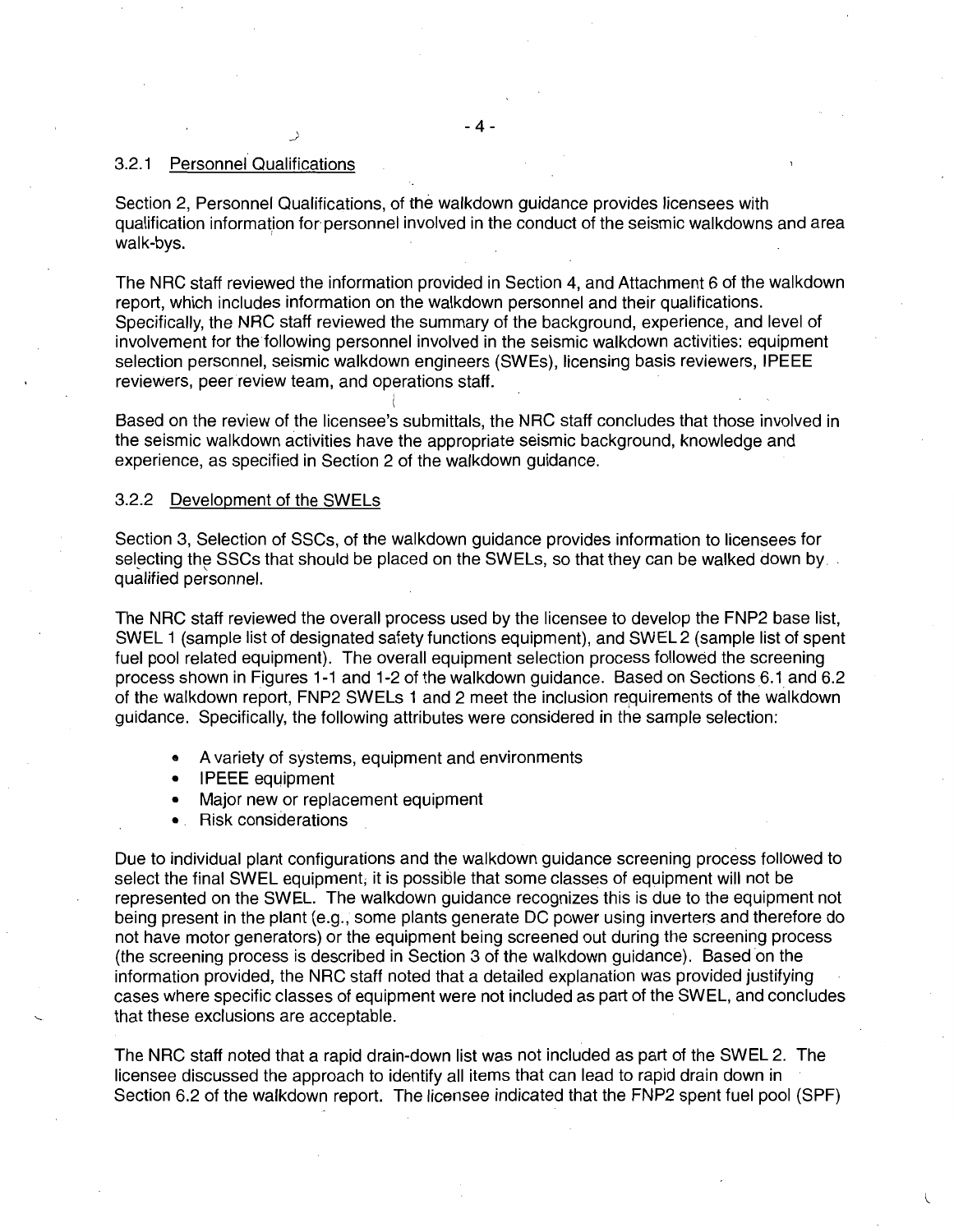does not contain penetrations within 10 feet of the fuel and that the design of the anti-siphon hole in the SFP discharge piping prevents water from being siphoned through this piping. The licensee stated that no rapid drain-down of the pool can occur and therefore there are no components associated with rapid drain-down of the SFP included on. the SWEL 2. After reviewing the information provided in this section, the NRC staff concludes that the licensee provided sufficient justification for not including rapid drain-down items as part of the SWEL 2.

In Section 6.0 of the initial and updated walkdown report, the licensee stated that several SWEL components were removed or replaced from the SWEL, following the provisions in the walkdown guidance, due to plant equipment accessibility. In Attachment 1 of the initial and updated reports, the licensee included the final SWELs resulting from the completed walkdowns.

After reviewing SWELs 1 and 2, the NRC staff concludes that the sample of SSCs represents a diversity of component types and assures inclusion of components from critical systems and functions, thereby meeting the intent of the walkdown guidance. In addition, the NRC staff notes that the equipment selection personnel were appropriately supported by plant operations staff as described in the walkdown guidance.

#### 3.2.3 Implementation of the Walkdown Process

Section 4, Seismic Walkdowns and Area Walk-Bys, of the walkdown guidance provides information to licensees regarding the conduct of the seismic walkdowns and area walk-bys for each site.

The NRC staff reviewed Section 7.0 of the walkdown report, which summarizes the results of the seismic walkdowns and area walk-bys, including an overview of the number of items walked down and the number of areas walked-by. The walkdown report states that teams consisting of two qualified SWEs conducted the seismic walkdowns and area walk-bys. According to the signed seismic walkdown checklists (SWCs) and area walk-bys checklists (AWCs), these activities were conducted during the weeks of August 21, 2012 and September 12, 2012, with two items inspected on October 25, 2012 and another item inspected on November 13, 2012. In addition, according to Table 7-1 of the supplemental report, a subsequent set of walkdowns were performed during January 7 through May 17, 2013, to complete a number of items that were inaccessible during the initial walkdowns. By letter dated September 4, 2013, the licensee submitted an updated walkdown report describing the results of these subsequent seismic walkdowns. Attachments 3 and 4 (initial walkdown report, Version 1) and Attachments 7 and 8 (updated walkdown report, Version 2) of the walkdown report provide the completed SWCs and AWCs, respectively, documenting the results for each item of equipment on SWEL 1 and SWEL 2 and each area containing SWEL equipment. The licensee used the checklists provided in Appendix C of the walkdown guidance report without modification.

In the updated walkdown report, the licensee stated that the 32 planned cabinet inspections were completed and that five of the seven remaining inaccessible items were also inspected. The NRC staff noted that two items (Items 5 and 9 in Table 7-1), which could not be completely inspected during the subsequent walkdown, were removed from the SWEL 1. The licensee deemed these items inaccessible due to location, and unability to disassembly and fully inspect welds of the cabinet to the floor structure, respectively. In the executive summary of the walkdown report, the licensee stated that these changes to the SWEL (removal of items 5 and 9) should be acceptable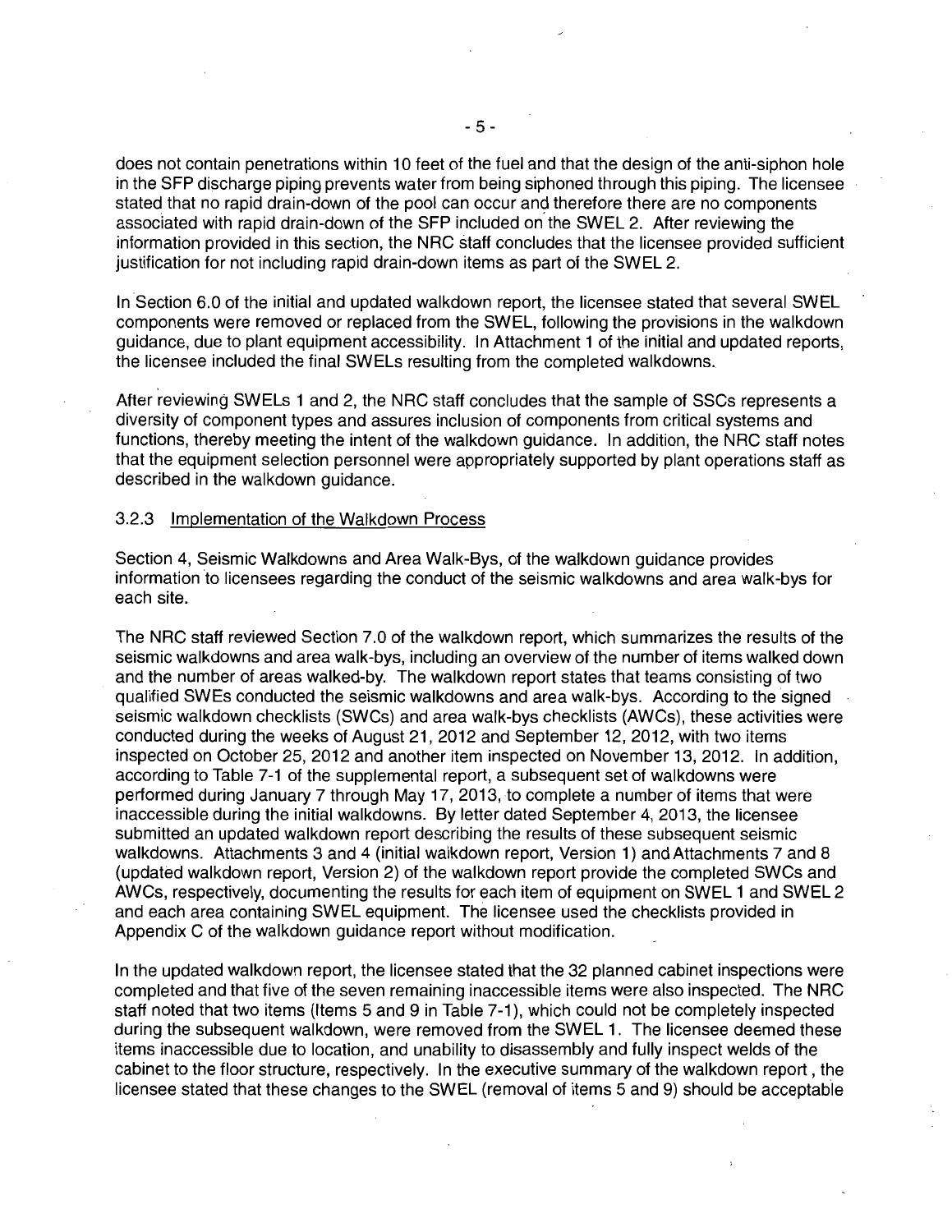since an adequate number of similar component walkdowns that satisfy the minimum SWEL component types for this category were performed. Furthermore, NRC, FAQ (Frequently Asked Questions) Inaccessible Equipments (NRC's Revised Position- Provided to Inspection Branch on September 18, 2012) clarifies that for those items needing extensive disassembly they may be waived for inspections, provided justifications are given. The NRC staff reviewed the justification and concluded that samples included in the SWEL meets the intent of the walkdown guidance. The staff reviewed these justifications and determined that these removal from the list of SWEL 1 does not affect the overall judgment of the diversity of the SWEL equipment. The number of samples included in' the SWEL still meets the walkdown guidance.

The licensee documented cases of potentially adverse seismic conditions (PASCs) in the checklists for further evaluation; Table 8-1 of the initial and updated walkdown reports list the PASCs identified during the seismic walkdowns and the area walk-bys. The table describes how each condition was addressed (e.g., placement in the CAP), its resolution and current status.

Based on the initial review of the checklists, the NRC staff was unable to confirm that all the PASCs identified during the walkdowns were included in this table. As such, by letter dated November 1, 2013, the NRC staff issued two questions in a request for additional information (RAI) in order to obtain clarification regarding the process followed by the licensee when evaluating conditions identified in the field during the walkdowns and walk-bys. Specifically, in RAI 1 the NRC staff requested the licensee to provide further explanation regarding how a field observation was determined to be PASC, and to ensure that the basis for determination was addressed using normal plant processes and documented in the walkdown report. In response to RAI 1, the licensee provided a summary of the overall process used to evaluate observations identified in the field by the SWEs and the support plant personnel (e.g operators, electricians and engineering). The licensee indicated that all component walkdowns and area walk-bys were documented on the SWCs and AWCs; including the field determinations marked by Yes ("Y"), No ("N"); or Unknown ("U"). The licensee indicated that components free from potentially adverse seismic conditions were marked as "Y" on the checklists. For the components not free from potentially adverse seismic conditions, the licensee marked them as "N" on the checklists, and created conditions report to further evaluate and resolve the condition. Furtheremore, the licensee stated that it entered all PASCs into the plant's CAP. Table 8-1 "Potentially Adverse Conditions" of the walkdown report provides a listing of the conditions entered into the CAP. In addition, for the portions of the walkdowns that could not be completed due to equipment inaccessibility, the licensee marked them as "U" on the checklists and deferred them for additional inspection during its next outage. The licensee confirmed that aii"U" items were completed by the end of its refueling outage 1 R25. In addition, the licensee also confirmed that all PASCs, identified during the walkdowns and walk-bys, were addressed and included in the submitted reports.

After evaluating the licensee's response and reviewing Table 8-1, the NRC staff concludes that the licensee responded appropriately to RAI 1 and PASCs were properly identified and documented.

In addition to the information provided above, the licensee stated in Section 7.0 of the walkdown report that anchorage configurations were verified to be consistent with existing plant documentation for at least 50 percent of the SWEL items, in accordance with Section 4 of the walkdown guidance.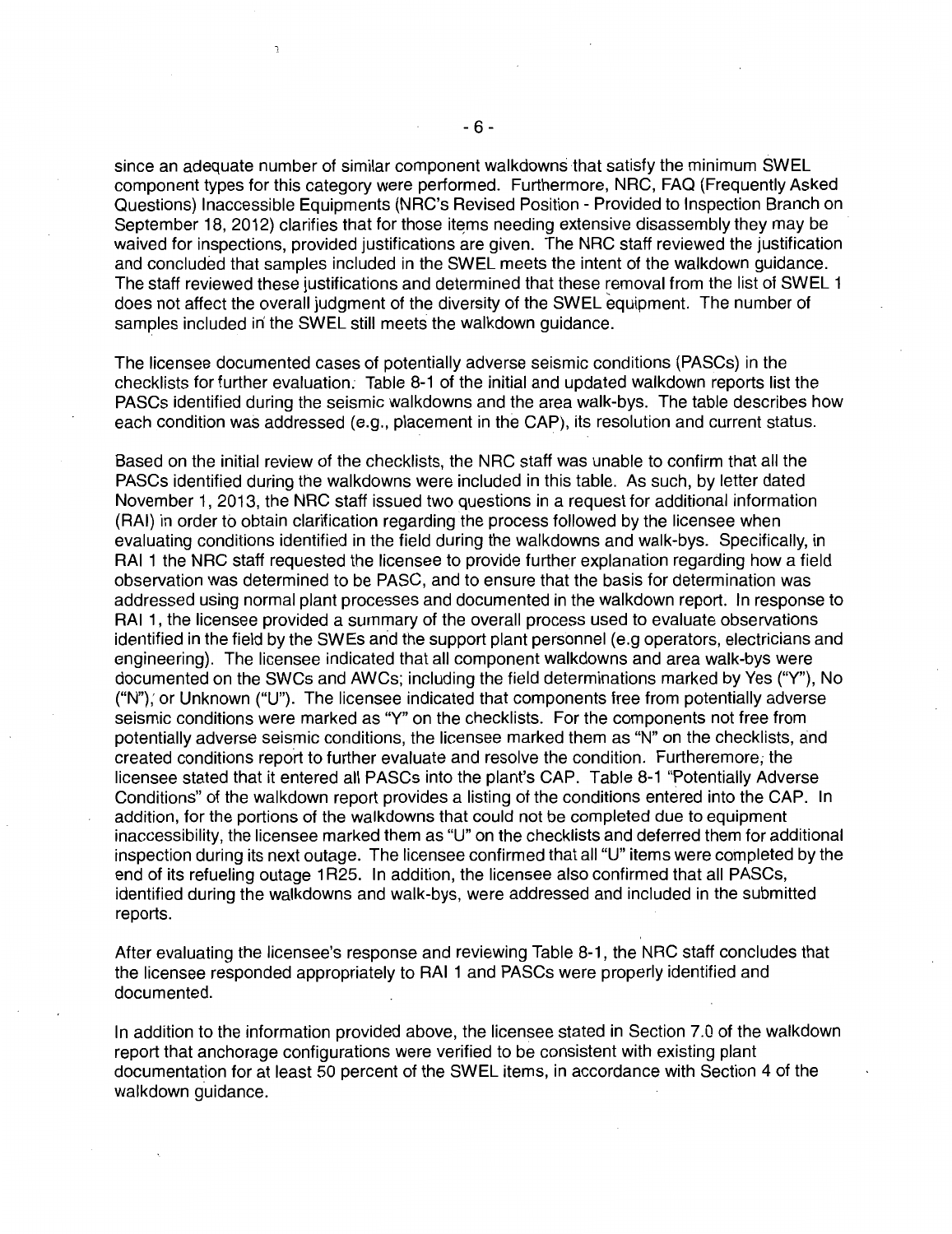Section 7.1 of the updated walkdown report (Version 2) confirms that the walkdowns were conducted to inspect the inaccessible equipment and selected electrical equipment cabinets that were not completely inspected or were not opened during the initial walkdowns. The licensee stated that the intial walkdown checklists were modified, for the applicable components, in order to document the supplemental inspection evaluations. The NRC staff reviewed the seismic walkdown checklists and area walk-bys provided in Attachments 7 and 8 of the updated report and confirmed that cabinets were opened to determine if any adverse conditions existed for internal equipment and that all supplemental inspections for inaccessible equipment were also inspected. In addition, the NRC staff concludes that the process followed to update these checklists was acceptable since all the issues and their resolutions identified in the field were properly documented in the checklists.

Based on the information provided in the licensee's submittals, the NRC staff concludes that the licensee's implementation of the walkdown process meets the intent of the walkdown guidance.

## 3.2.4 Licensing Basis Evaluations and Results

Section 5, Seismic Licensing Basis Evaluations, of the walkdown guidance provides information to licensees regarding the conduct of licensing basis evaluations for items identified during the seismic walkdowns as degraded, nonconforming, or unanalyzed that might have potential seismic significance.

The NRC staff reviewed Section 8.0 "Results" of the FNP2 walkdown report, which discusses the process for conducting the seismic licensing basis evaluations of the PASCs identified during the seismic walkdowns and area walk-bys. The licensee stated that it performed preliminary licensing basis evaluations, for some of the identified PASCs, as part of the generation of the CAP entries. The licensee stated that as PASCs were identified, conditions reports were initiated in the plant's CAP and evaluated. Table 8-1 of the walkdown report lists the key licensee findings, and provides a complete list of the potentially degraded, nonconforming, or unanalyzed conditions relative to their licensing basis. The table also provides the actions taken or planned to address these conditions, including the current status of each of the items the licensee entered into the CAP.

Section 8.4 of the updated walkdown report indicates that housekeeping items were identified, during walkdowns and walk-bys. All such items were brought to the attention of plant personnel and CAs were generated as necessary. These issues included water on the floor and loose items (small tools, trash, etc.) stored in the plant areas. The licensee stated that these items were processed through the plant's CAP process and are not specifically documented in the walkdown report though are available in the plant CAP database.

The NRC staff reviewed the CAP entries and the description of the actions taken or planned to address deficiencies. The NRC staff concludes that the licensee appropriately identified potentially degraded, nonconforming, or unanalyzed conditions and entered them into the CAP, which meets the intent of the walkdown quidance.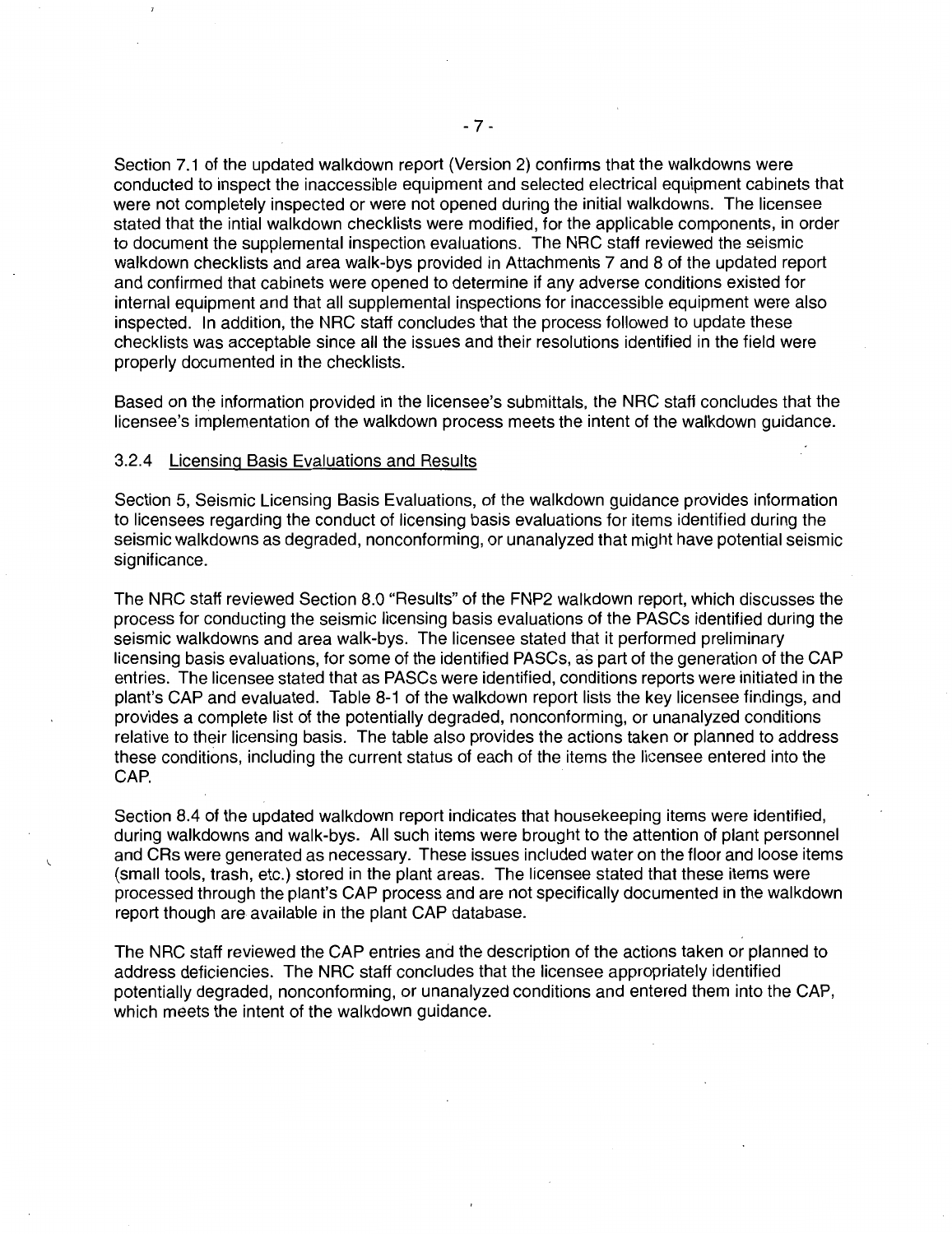### 3.2.5 Conclusion

Based on the discussion above, the NRC staff concludes that the licensee's implementation of seismic walkdown methodology meets the intent of the walkdown guidance for personnel qualifications, development of SWELs, implementation of the walkdown process, and seismic licensing basis evaluations.

### 3.3 Peer Review

Section 6, Peer Review, of the walkdown guidance provides licensees with information regarding the conduct of peer reviews for the activities performed during the seismic walkdowns. Page 6-1 of the walkdown guidance identifies the following activities to be conducted during the peer review process:

- Review the selection of the SSCs included on the SWELs
- Review a sample of the checklists prepared for the seismic walkdowns and area walk-bys
- Review the licensing basis evaluations
- Review the decisions for entering the potentially adverse conditions into the CAP
- Review the walkdown report
- Summarize the results of the peer review process in the walkdown report

The NRC staff reviewed the information provided in Section 9.0 of the FNP2 initial and updated walkdown reports which describes the conduct of the peer review. In addition, the NRC staff reviewed the response to RAI 2. In RAI 2, the NRC staff requested the licensee to provide additional information on the overall peer review process that was followed as part of the walkdown activities. Specifically, the NRC staff requested the licensee to confirm that the activities identified in page 6-1 of the walkdown guidance were assessed and documented in the . report. The licensee was also requested to confirm that any individual involved in performing any given walkdown activity was not a peer reviewer for that same activity. In response to RAI2, the licensee confirmed that all the activities identified on page 6-1 of the walkdown guidance were included as part of the peer review process and referred to the summary of the peer review activities provided in Section 9.0 of the walkdown report. In addition, the licensee stated that none of the individuals performing a given walkdown activity was a peer reviewer team member for that same activity.

The staff reviewed the licensee's summary of each of these activities, which included the peer review team members' level of involvement, the peer review findings, and resolution of peer review comments. After reviewing the licensee's submittals, the NRC staff concludes that the licensee sufficiently documented the results of the peer review activities and how these reviews affected the work described in the walkdown report.

'

Based on the discussion above, the NRC staff concludes that the licensee's results of the peer review and subsequent actions taken in response to the peer review meets the intent of Section 6 of the walkdown guidance.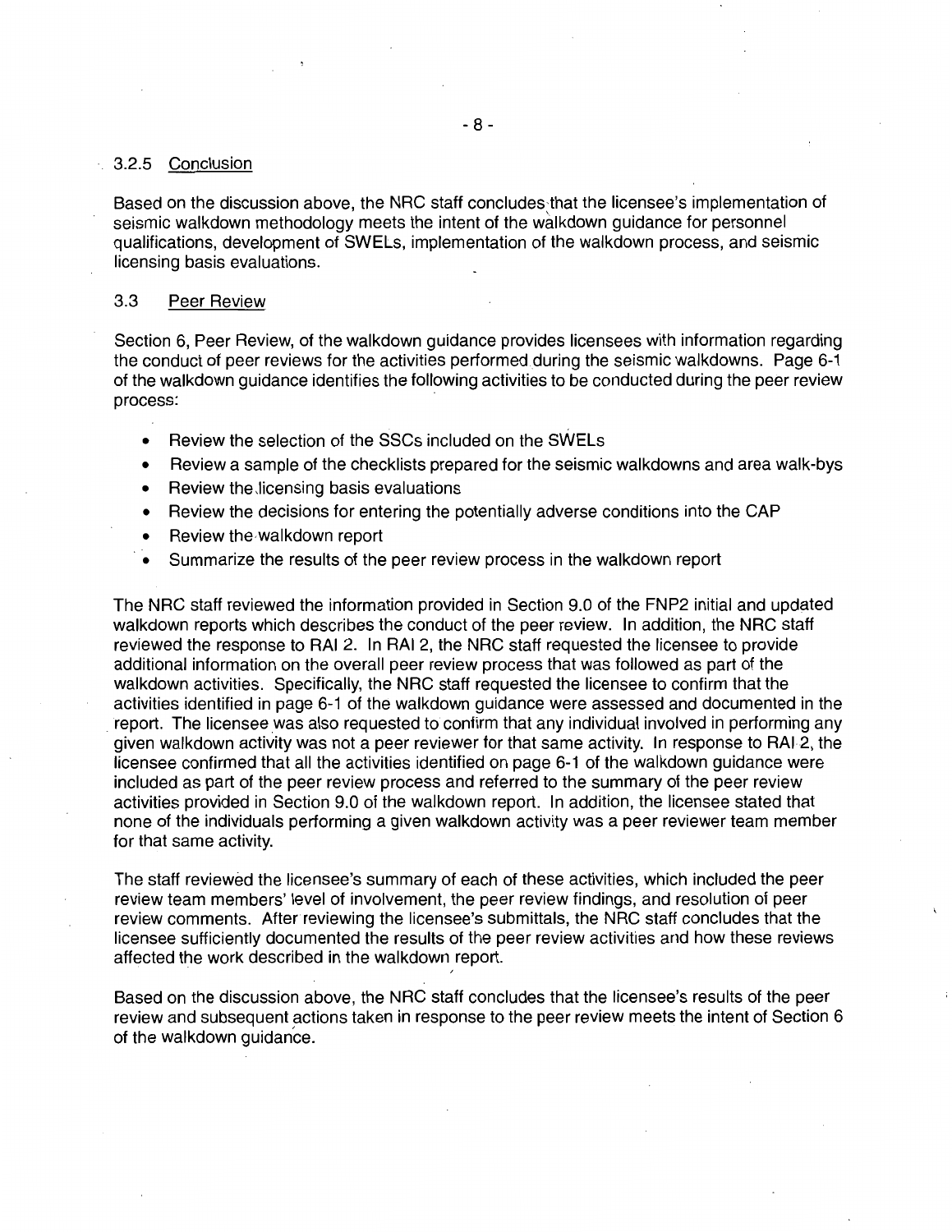#### 3.4 IPEEE Information

Section 7, IPEEE Vulnerabilities, of the walkdown guidance provides information to licensees regarding the reporting of the evaluations conducted and actions taken in response to seismic vulnerabilities identified during the IPEEE program. Through the IPEEE program and Generic Letter 88-20, "Individual Plant Examination of External Events for Severe Accident Vulnerabilities - 10 CFR 50.54(f)," dated November 23, 1998<sup>10</sup>, licensees previously had performed a systematic examination to identify any plant-specific vulnerabilities to severe accidents.

The licensee provided background information in Section 5.0 of the walkdown report regarding their IPEEE program. The licensee stated that the FNP2 SWEL included 18 items for which seismic vulnerabilities (i.e., seismic anomalies, outliers or other findings) were previously identified during the IPEEE program. A description of these conditions and the actions taken to eliminate or reduce these seismic vulnerabilities were provided in Attachment 5 of the walkdown report. During the walkdowns, the SWEs verified that the resolutions to the IPEEE vulnerabilities associated with these 18 items were implemented. The licensee stated that FPN2 completed modifications for all non-relay items on or before December 31 , 1995 and for all relays on or before December 31,1996.

Based on the NRC staff's review of Section 5.0 and Attachment 5 of the walkdown report, the NRC staff concludes that the licensee's identification of plant-specific vulnerabilities (including anomalies, outliers and other findings) identified by the IPEEE program, as well as actions taken to eliminate or reduce them, meets the intent of Section 7 of the walkdown guidance.

#### 3.5 Planned Upgrades

The licensee did not identify any plant changes or any planned or newly installed protection and mitigation features in the walkdown report.

#### 3.6 NRC Oversight

#### 3.6.1 Independent Verification by Resident Inspectors

On July 6, 2012,<sup>11</sup> the NRC issued Temporary Instruction (TI) 2515/188 "Inspection of Near-Term Task Force Recommendation 2.3 Seismic Walkdowns." In accordance with the Tl, NRC inspectors independently verified that the FNP2 licensee implemented the seismic walkdowns in accordance with the walkdown guidance. Additionally, the inspectors independently performed walkdowns of a sample of seismic protection features. The inspection report dated January 31, 2013,<sup>12</sup> documents the results of this inspection and states that no findings were identified.

<sup>&</sup>lt;sup>10</sup> ADAMS Accession No. ML031150465.<br><sup>11</sup> ADAMS Accession No. ML12156A052.<br><sup>12</sup> ADAMS Accession No. ML13031A490.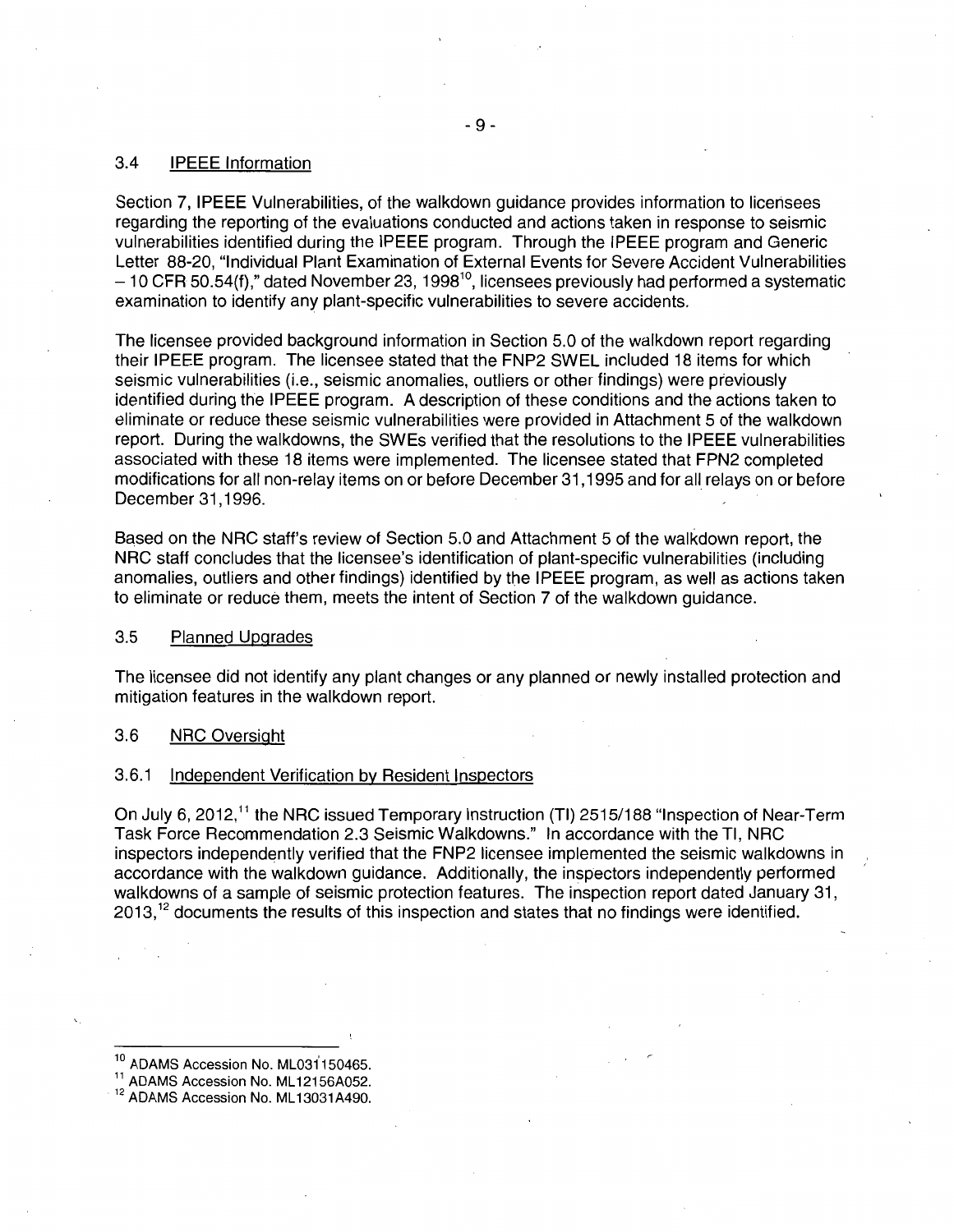# 4.0 CONCLUSION

 $\langle$ 

The NRC staff concludes that the licensee's implementation of seismic walkdown methodology meets the intent' of the walkdown guidance. The NRC staff concludes that, the licensee, through the implementation of the walkdown guidance activities and, in accordance with plant processes and procedures, verified the plant configuration with the current seismic licensing basis; addressed degraded, nonconforming, or unanalyzed seismic conditions; and verified the adequacy of monitoring and maintenance programs for protective features. Furthermore, the NRC staff notes that no immediate safety concerns were identified. The NRC staff reviewed the information provided and determined that sufficient information was provided to be responsive to Enclosure 3 bt the 50.54(f) letter.

-